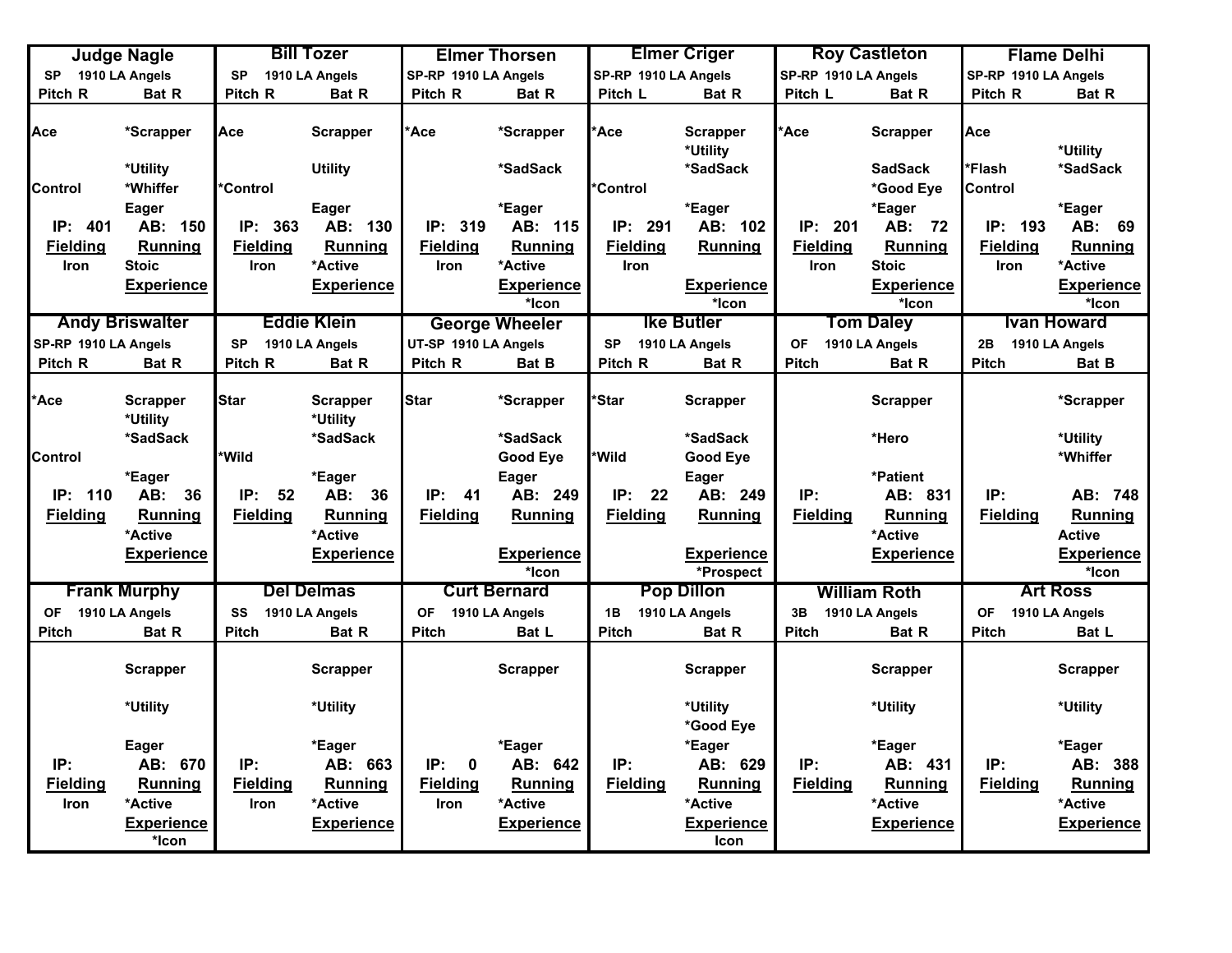|                                | <b>Ed Hallinan</b>                                                    |                                | <b>Hugh Smith</b>                                                                 |                                | <b>Jess Orndorff</b>                                                      |                        | <b>Ted Waring</b>                                            |                        | <b>John Kennedy</b>                                         |                                | <b>Gene Nast</b>                                                         |
|--------------------------------|-----------------------------------------------------------------------|--------------------------------|-----------------------------------------------------------------------------------|--------------------------------|---------------------------------------------------------------------------|------------------------|--------------------------------------------------------------|------------------------|-------------------------------------------------------------|--------------------------------|--------------------------------------------------------------------------|
| 3B                             | 1910 LA Angels                                                        | C                              | 1910 LA Angels                                                                    | C                              | 1910 LA Angels                                                            | C                      | 1910 LA Angels                                               | OF                     | 1910 LA Angels                                              | <b>OF</b>                      | 1910 LA Angels                                                           |
| Pitch                          | Bat B                                                                 | Pitch                          | Bat R                                                                             | Pitch                          | Bat L                                                                     | Pitch                  | Bat R                                                        | Pitch                  | Bat R                                                       | Pitch                          | Bat R                                                                    |
|                                | <b>Scrapper</b><br><b>Utility</b>                                     |                                | <b>Scrapper</b><br>*Utility<br>*SadSack                                           |                                | <b>Scrapper</b><br>*Utility<br>*SadSack                                   |                        | <b>Scrapper</b><br><b>Utility</b>                            |                        | <b>Scrapper</b><br>*Utility<br>*SadSack                     |                                | <b>Scrapper</b><br>*Utility                                              |
| IP:<br><b>Fielding</b><br>Iron | *Eager<br>AB: 358<br>Running<br>*Active<br><b>Experience</b><br>*Icon | IP:<br><b>Fielding</b><br>Iron | *Eager<br>AB: 330<br>Running<br>*Active<br><b>Experience</b>                      | IP:<br><b>Fielding</b><br>Iron | Eager<br>AB: 250<br>Running<br><b>Stoic</b><br><b>Experience</b><br>*Icon | IP:<br><b>Fielding</b> | *Eager<br>AB: 155<br>Running<br>*Active<br><b>Experience</b> | IP:<br><b>Fielding</b> | *Eager<br>AB: 95<br>Running<br>*Active<br><b>Experience</b> | IP:<br><b>Fielding</b><br>Iron | *Eager<br>AB: 26<br>Running<br>*Active<br><b>Experience</b><br>*Prospect |
|                                |                                                                       |                                |                                                                                   |                                |                                                                           |                        |                                                              |                        |                                                             |                                |                                                                          |
|                                |                                                                       | MGR~ Pop Dillon                | 1910 Los Angeles Angels<br>101-121<br><b>Chutes Park</b><br>1910 Pacific Coast Lg |                                |                                                                           |                        |                                                              |                        |                                                             |                                |                                                                          |
|                                |                                                                       |                                |                                                                                   |                                |                                                                           |                        |                                                              |                        |                                                             |                                |                                                                          |
|                                |                                                                       |                                |                                                                                   |                                |                                                                           |                        |                                                              |                        |                                                             |                                |                                                                          |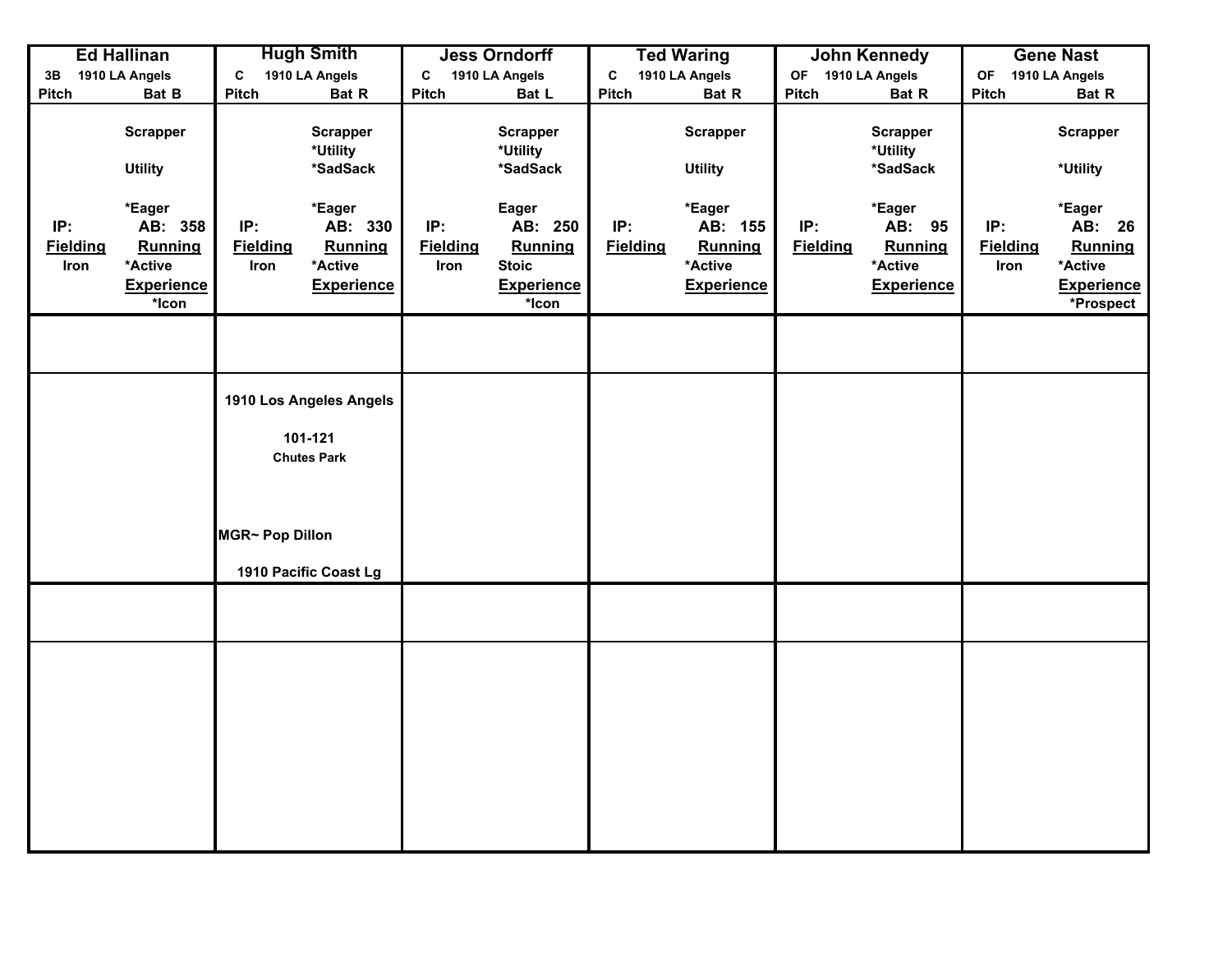|                    | <b>Walter Moser</b>                     |                    | <b>Jack Lively</b>          |                    | <b>Harry Nelson</b>       |                    | <b>Ralph Willis</b>                     |                           | <b>Tyler Christian</b>                  |                           | <b>William Harkins</b>            |
|--------------------|-----------------------------------------|--------------------|-----------------------------|--------------------|---------------------------|--------------------|-----------------------------------------|---------------------------|-----------------------------------------|---------------------------|-----------------------------------|
| SP-RP 1910 Oakland |                                         | SP-RP 1910 Oakland |                             | SP-RP 1910 Oakland |                           | SP-RP 1910 Oakland |                                         | SP-RP 1910 Oakland        |                                         | RP-SP 1910 Oakland        |                                   |
| Pitch R            | Bat R                                   | Pitch L            | Bat L                       | Pitch R            | Bat R                     | Pitch R            | Bat R                                   | Pitch R                   | Bat B                                   | Pitch R                   | Bat R                             |
| Ace                | <b>Scrapper</b><br>*Utility<br>*SadSack | Ace<br><b>Star</b> | <b>Scrapper</b><br>*Utility | Ace                | <b>SadSack</b>            | Ace                | <b>Scrapper</b><br>*Utility<br>*SadSack | *Ace                      | <b>Scrapper</b><br>*Utility<br>*SadSack | Ace                       | <b>Scrapper</b><br><b>SadSack</b> |
| Control            |                                         | *Control           |                             | *Control           |                           | *Control           |                                         | *Control                  |                                         |                           |                                   |
|                    | Eager                                   |                    | *Eager                      |                    | *Eager                    |                    | *Eager                                  |                           | *Eager                                  |                           | *Eager                            |
| IP: 443            | AB: 161                                 | IP: 401            | AB: 154                     | IP: 317            | AB: 103                   | IP: 299            | AB: 105                                 | IP: 293                   | AB: 120                                 | IP: 278                   | AB: 97                            |
| <b>Fielding</b>    | Running                                 | <b>Fielding</b>    | Running                     | <b>Fielding</b>    | Running                   | <b>Fielding</b>    | Running                                 | <b>Fielding</b>           | <b>Running</b>                          | <b>Fielding</b>           | Running                           |
| Iron               | <b>Stoic</b>                            |                    | <b>Stoic</b>                | <b>Iron</b>        |                           | <b>Iron</b>        |                                         | Iron                      | *Active                                 |                           |                                   |
|                    | <b>Experience</b>                       |                    | <b>Experience</b>           |                    | <b>Experience</b>         |                    | <b>Experience</b>                       |                           | <b>Experience</b>                       |                           | <b>Experience</b>                 |
|                    | *Icon                                   |                    |                             |                    | *Icon                     |                    |                                         |                           | *Icon                                   |                           |                                   |
|                    | <b>Miget Dank</b>                       |                    | <b>Lefty Tonneson</b>       |                    | <b>George Cutshaw</b>     |                    | <b>Buzzy Wares</b>                      |                           | <b>Harl Maggert</b>                     |                           | <b>Pinky Swander</b>              |
| <b>SP</b>          | 1910 Oakland                            | SP-RP 1910 Oakland |                             | 2B 1910 Oakland    |                           | SS 1910 Oakland    |                                         | 1910 Oakland<br><b>OF</b> |                                         | OF 1910 Oakland           |                                   |
| Pitch R            | <b>Bat R</b>                            | Pitch L            | Bat L                       | <b>Pitch</b>       | Bat R                     | Pitch              | Bat R                                   | Pitch                     | Bat L                                   | <b>Pitch</b>              | Bat R                             |
|                    | <b>Scrapper</b>                         | <b>Star</b>        | <b>Scrapper</b>             |                    | <b>Scrapper</b>           |                    | <b>Scrapper</b>                         |                           |                                         |                           |                                   |
|                    | <b>SadSack</b>                          |                    | <b>SadSack</b>              |                    | *Utility                  |                    | *Utility                                |                           |                                         |                           | *Utility                          |
| <b>Wild</b>        |                                         | <b>Wild</b>        |                             |                    | <b>Good Eye</b>           |                    | *Whiffer                                |                           |                                         |                           |                                   |
|                    | *Eager                                  |                    | *Eager                      |                    | <b>Eager</b>              |                    |                                         |                           | *Patient                                |                           | *Patient                          |
| IP:<br>51          | AB: 97                                  | IP:<br>45          | AB: 97                      | IP:                | AB: 820                   | IP:                | AB: 811                                 | IP:                       | AB: 745                                 | IP:                       | AB: 745                           |
| <b>Fielding</b>    | <b>Running</b>                          | <b>Fielding</b>    | Running                     | <b>Fielding</b>    | Running                   | <b>Fielding</b>    | Running                                 | <b>Fielding</b>           | Running                                 | <b>Fielding</b>           | <b>Running</b>                    |
|                    | <b>Stoic</b>                            | Iron               | <b>Stoic</b>                | Iron               | *Active                   | Iron               | *Active                                 | Iron                      | <b>Active</b>                           | Iron                      | <b>Stoic</b>                      |
|                    | <b>Experience</b>                       |                    | <b>Experience</b><br>*Icon  |                    | <b>Experience</b><br>Icon |                    | <b>Experience</b><br>*Icon              |                           | <b>Experience</b>                       |                           | <b>Experience</b>                 |
|                    | <b>Willie Hogan</b>                     |                    | <b>Don Cameron</b>          |                    | <b>Harry Wolverton</b>    |                    | <b>Carl Mitze</b>                       |                           | <b>Matt Spiesman</b>                    |                           | <b>Frank Carroll</b>              |
| <b>OF</b>          | 1910 Oakland                            | 1B                 | 1910 Oakland                | 3B                 | 1910 Oakland              | C                  | 1910 Oakland                            | C                         | 1910 Oakland                            | 1910 Oakland<br><b>OF</b> |                                   |
| Pitch              | Bat L                                   | <b>Pitch</b>       | Bat R                       | <b>Pitch</b>       | Bat L                     | Pitch              | Bat R                                   | <b>Pitch</b>              | Bat L                                   | <b>Pitch</b>              | Bat R                             |
|                    | <b>Scrapper</b>                         |                    | *Scrapper                   |                    | <b>Scrapper</b>           |                    | <b>Scrapper</b>                         |                           | <b>Scrapper</b><br>*Utility             |                           | <b>Scrapper</b>                   |
|                    | *Hero                                   |                    |                             |                    |                           |                    | *SadSack                                |                           | *SadSack                                |                           | <b>Utility</b>                    |
|                    | *Eager                                  |                    | *Eager                      |                    | Eager                     |                    | *Eager                                  |                           | *Eager                                  |                           | *Eager                            |
| IP:                | AB: 739                                 | IP:                | AB: 618                     | IP:                | AB: 618                   | IP:                | AB: 435                                 | IP:                       | AB: 320                                 | IP:                       | AB: 305                           |
| <b>Fielding</b>    | <b>Running</b>                          | <b>Fielding</b>    | Running                     | <b>Fielding</b>    | Running                   | <b>Fielding</b>    | Running                                 | <b>Fielding</b>           | <b>Running</b>                          | <b>Fielding</b>           | <b>Running</b>                    |
|                    | *Active                                 | Iron               | *Active                     | Iron               | *Active                   | Iron               | *Active                                 | <b>Iron</b>               | *Active                                 |                           | *Active                           |
|                    | <b>Experience</b>                       |                    | <b>Experience</b><br>*Icon  |                    | <b>Experience</b><br>Icon |                    | <b>Experience</b>                       |                           | <b>Experience</b><br>Icon               |                           | <b>Experience</b>                 |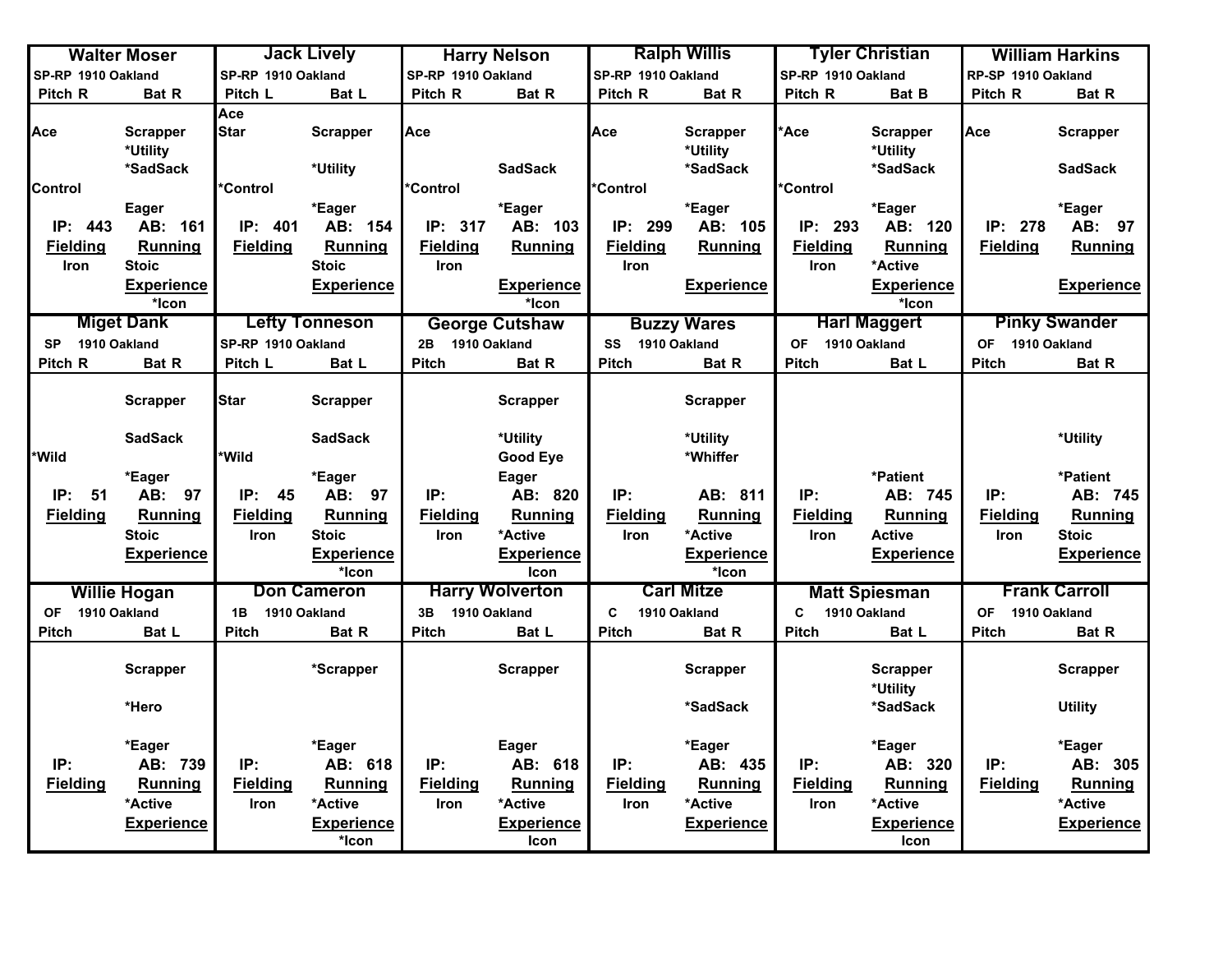|                                | <b>Monty Pfyl</b>                                            | <b>Ducky Pearce</b>                                                                                    |                                                                  |                        | <b>Ralph Capron</b>                                                                                                           |  |  |
|--------------------------------|--------------------------------------------------------------|--------------------------------------------------------------------------------------------------------|------------------------------------------------------------------|------------------------|-------------------------------------------------------------------------------------------------------------------------------|--|--|
| 1B                             | 1910 Oakland                                                 | 1910 Oakland<br>$\mathbf{C}$                                                                           |                                                                  | OF 1910 Oakland        |                                                                                                                               |  |  |
| Pitch                          | Bat B                                                        | Pitch                                                                                                  | Bat R                                                            | Pitch                  | Bat R                                                                                                                         |  |  |
| IP:<br><b>Fielding</b><br>Iron | *Eager<br>AB: 181<br>Running<br>*Active<br><b>Experience</b> | *Utility<br>*Eager<br>IP:<br><b>Fielding</b><br>*Active<br>Iron                                        | *Scrapper<br>*SadSack<br>AB: 106<br>Running<br><b>Experience</b> | IP:<br><b>Fielding</b> | <b>Scrapper</b><br>*Utility<br>*SadSack<br><b>Good Eye</b><br>Eager<br>AB: 42<br>Running<br><b>Stoic</b><br><b>Experience</b> |  |  |
|                                |                                                              |                                                                                                        |                                                                  |                        |                                                                                                                               |  |  |
|                                |                                                              | 1910 Oakland Oaks<br>122-96<br><b>Freeman's Park</b><br>MGR ~ Harry Wolverton<br>1910 Pacific Coast Lg |                                                                  |                        |                                                                                                                               |  |  |
|                                |                                                              |                                                                                                        |                                                                  |                        |                                                                                                                               |  |  |
|                                |                                                              |                                                                                                        |                                                                  |                        |                                                                                                                               |  |  |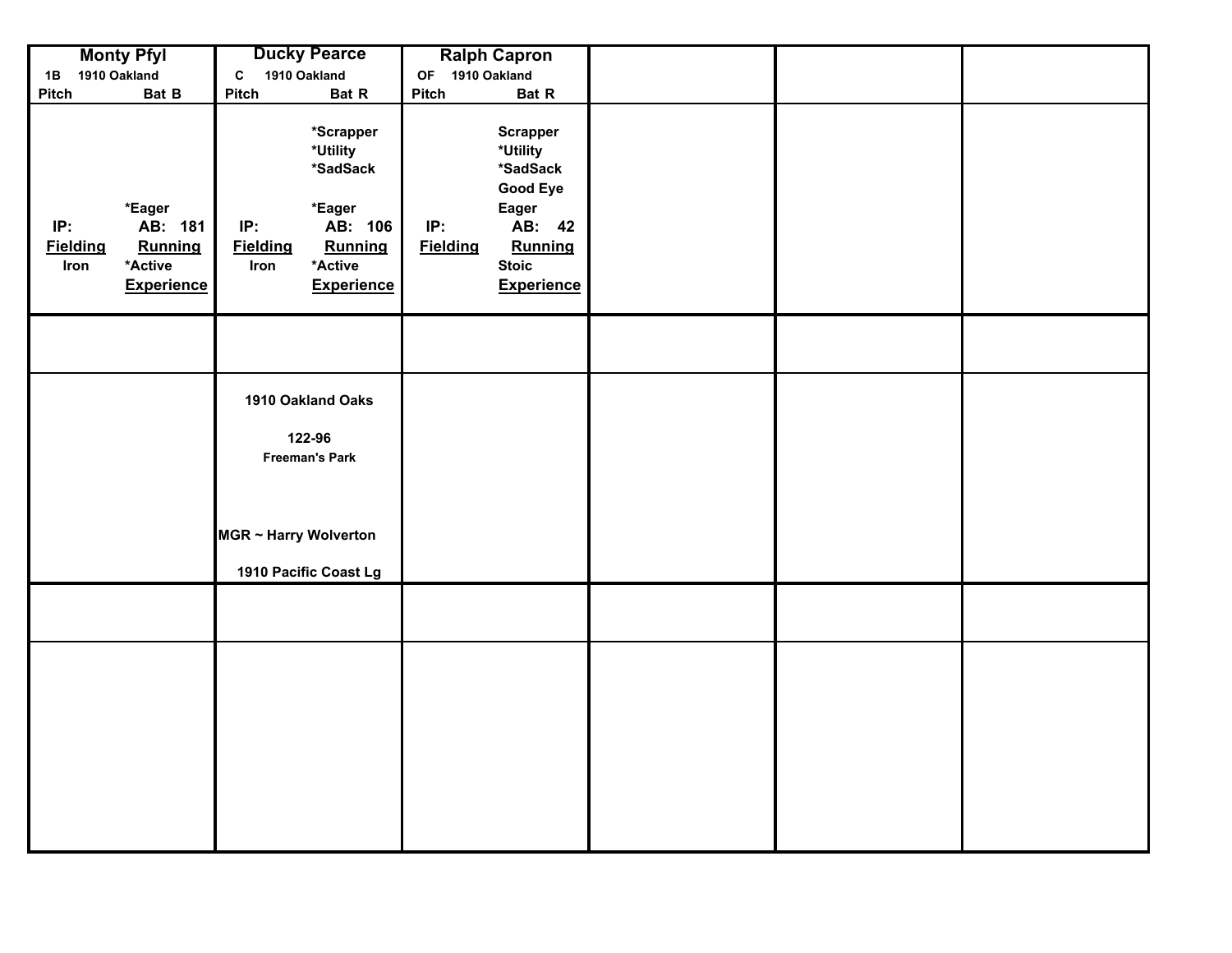|                 | <b>Ivy Olson</b>                |                                | <b>Buddy Ryan</b>          |                     | <b>Bill Rapps</b>                |                                | <b>Pearl Casey</b>        |                                | <b>Gus Fisher</b>           |                            | <b>Bill Speas</b>          |
|-----------------|---------------------------------|--------------------------------|----------------------------|---------------------|----------------------------------|--------------------------------|---------------------------|--------------------------------|-----------------------------|----------------------------|----------------------------|
| SS              | 1910 Portland                   | <b>OF</b>                      | 1910 Portland              | 1B                  | 1910 Portland                    | 2B                             | 1910 Portland             | C                              | 1910 Portland               | <b>OF</b><br>1910 Portland |                            |
| Pitch           | Bat R                           | <b>Pitch</b>                   | Bat B                      | <b>Pitch</b>        | <b>Bat R</b>                     | <b>Pitch</b>                   | <b>Bat R</b>              | <b>Pitch</b>                   | Bat R                       | <b>Pitch</b>               | Bat L                      |
|                 | Scrapper                        |                                |                            |                     | <b>Scrapper</b>                  |                                | Scrapper                  |                                | *Scrapper                   |                            | <b>Scrapper</b>            |
|                 | *Utility                        |                                |                            |                     | *Utility                         |                                | *Utility                  |                                | *Hero                       |                            | *SadSack                   |
|                 | <b>Good Eye</b>                 |                                | <b>Good Eye</b>            |                     |                                  |                                |                           |                                |                             |                            |                            |
| IP:             | <b>Eager</b>                    | IP:                            | *Eager                     | IP:                 | *Eager<br>AB: 703                | IP:                            | *Eager<br>AB: 569         | IP:                            | <b>Eager</b><br>AB: 537     | IP:                        | *Eager<br>AB: 505          |
|                 | AB: 798                         |                                | AB: 784                    | <b>Fielding</b>     |                                  |                                |                           |                                |                             |                            |                            |
| <b>Fielding</b> | <b>Running</b><br><b>Active</b> | <b>Fielding</b><br><b>Iron</b> | Running<br>*Active         |                     | Running<br>*Active               | <b>Fielding</b><br><b>Iron</b> | <b>Running</b><br>*Active | <b>Fielding</b><br><b>Iron</b> | <b>Running</b><br>*Active   | <b>Fielding</b>            | <b>Running</b><br>*Active  |
|                 | <b>Experience</b>               |                                | <b>Experience</b>          |                     | <b>Experience</b>                |                                | <b>Experience</b>         |                                | <b>Experience</b>           | Iron                       | <b>Experience</b>          |
|                 | *Icon                           |                                |                            |                     |                                  |                                |                           |                                | *Icon                       |                            |                            |
|                 | <b>George Ort</b>               |                                | Tommy Sheehan              |                     | <b>Gus Hetling</b>               |                                | <b>Art Kruger</b>         |                                | <b>Tommy Murray</b>         |                            | <b>Judge McCredie</b>      |
| OF              | 1910 Portland                   | 3B                             | 1910 Portland              | 3B                  | 1910 Portland                    | <b>OF</b>                      | 1910 Portland             | C                              | 1910 Portland               | 1910 Portland<br><b>OF</b> |                            |
| <b>Pitch</b>    | Bat R                           | <b>Pitch</b>                   | Bat R                      | <b>Pitch</b>        | Bat L                            | Pitch                          | Bat R                     | Pitch                          | Bat B                       | <b>Pitch</b>               | Bat R                      |
|                 |                                 |                                |                            |                     |                                  |                                |                           |                                |                             |                            |                            |
|                 | <b>Scrapper</b>                 |                                | <b>Scrapper</b>            |                     | <b>Scrapper</b>                  |                                | Scrapper                  |                                | <b>Scrapper</b><br>*Utility |                            | <b>Scrapper</b>            |
|                 | <b>Utility</b>                  |                                | <b>Utility</b>             |                     | *Utility                         |                                | Hero<br>*Good Eye         |                                | *SadSack                    |                            | <b>Utility</b>             |
|                 | *Eager                          |                                | *Eager                     |                     | Eager                            |                                | *Eager                    |                                | *Eager                      |                            | *Eager                     |
| IP:             | AB: 469                         | IP:                            | AB: 348                    | IP:                 | AB: 290                          | IP:                            | AB: 231                   | IP:                            | AB: 199                     | IP:                        | AB: 166                    |
| <b>Fielding</b> | <b>Running</b>                  | <b>Fielding</b>                | Running                    | <b>Fielding</b>     | Running                          | <b>Fielding</b>                | Running                   | <b>Fielding</b>                | Running                     | <b>Fielding</b>            | <b>Running</b>             |
|                 | *Active                         | Iron                           | *Active                    | Iron                | <b>Stoic</b>                     | Iron                           | *Active                   | Iron                           | *Active                     | Iron                       | *Active                    |
|                 | <b>Experience</b><br>Icon       |                                | <b>Experience</b><br>*Icon |                     | <b>Experience</b><br><b>Icon</b> |                                | <b>Experience</b>         |                                | <b>Experience</b>           |                            | <b>Experience</b><br>*Icon |
|                 | <b>Milo Netzel</b>              |                                | <b>Ed Mensor</b>           |                     | <b>Bill Steen</b>                |                                | <b>Gene Krapp</b>         |                                | <b>Vean Gregg</b>           |                            | <b>Tom Seaton</b>          |
| 3B              | 1910 Portland                   | <b>OF</b>                      | 1910 Portland              | SP-RP 1910 Portland |                                  | SP-RP 1910 Portland            |                           | SP-RP 1910 Portland            |                             | SP-RP 1910 Portland        |                            |
| Pitch           | Bat R                           | <b>Pitch</b>                   | Bat L                      | Pitch R             | Bat R                            | Pitch R                        | Bat R                     | Pitch R                        | Bat R                       | Pitch L                    | Bat L                      |
|                 |                                 |                                |                            |                     |                                  | Ace                            |                           | Ace                            |                             |                            |                            |
|                 | *Scrapper                       |                                | <b>Scrapper</b>            | Ace                 | <b>Scrapper</b>                  | <b>Star</b>                    | <b>Scrapper</b>           | <b>Star</b>                    | *Scrapper                   | Ace                        | <b>Scrapper</b>            |
|                 |                                 |                                | *Hero                      |                     | *Utility                         |                                | *Utility                  |                                | *Utility                    |                            | *Utility                   |
|                 | *SadSack                        |                                | *Champion                  |                     | *SadSack                         |                                | *SadSack                  | *Flash                         | <b>SadSack</b>              |                            | <b>SadSack</b>             |
|                 |                                 |                                | *Whiffer                   | *Control            | *Whiffer                         |                                | *Whiffer                  |                                |                             | *Control                   | Whiffer                    |
|                 | *Eager                          |                                | <b>Patient</b>             |                     | <b>Eager</b>                     |                                |                           |                                | <b>Eager</b>                |                            | <b>Eager</b>               |
| IP:             | AB: 132                         | IP:                            | AB: 31                     | IP: 415             | AB: 148                          | IP: 442                        | AB: 136                   | IP: 383                        | AB: 119                     | IP: 343                    | AB: 103                    |
| <b>Fielding</b> | <b>Running</b>                  | <b>Fielding</b>                | Running                    | <b>Fielding</b>     | Running                          | <b>Fielding</b>                | <b>Running</b>            | <b>Fielding</b>                | <b>Running</b>              | <b>Fielding</b>            | <b>Running</b>             |
| Iron            | *Active                         | Iron                           | <b>Active</b>              | Iron                |                                  |                                |                           |                                | <b>Stoic</b>                | Iron                       | *Stoic                     |
|                 | <b>Experience</b>               |                                | <b>Experience</b><br>Icon  |                     | <b>Experience</b>                |                                | <b>Experience</b>         |                                | <b>Experience</b><br>Icon   |                            | <b>Experience</b>          |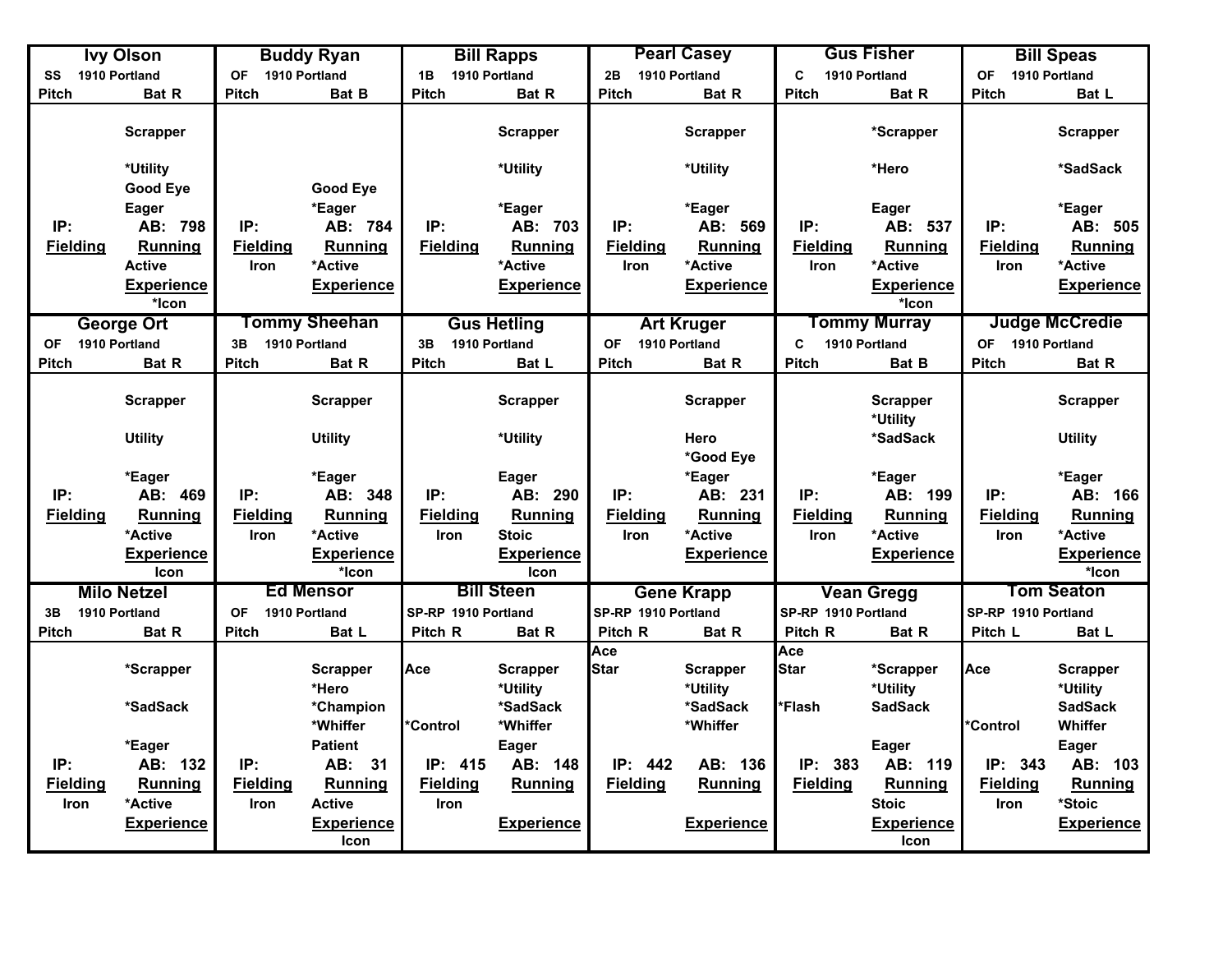|                            | <b>Jess Garrett</b>         | <b>George Boice</b>                    |                   |  |  |
|----------------------------|-----------------------------|----------------------------------------|-------------------|--|--|
| SP-RP 1910 Portland        |                             | 1910 Portland<br>SP                    |                   |  |  |
| Pitch R                    | Bat R                       | Pitch R                                | Bat R             |  |  |
| Ace                        | <b>Scrapper</b>             | *Ace<br><b>Scrapper</b>                |                   |  |  |
| Control                    | <b>SadSack</b>              | <b>SadSack</b>                         |                   |  |  |
| IP: 243<br><b>Fielding</b> | *Eager<br>AB: 72<br>Running | *Eager<br>IP: 54<br><b>Fielding</b>    | AB: 72<br>Running |  |  |
|                            | <b>Experience</b>           |                                        | <b>Experience</b> |  |  |
|                            |                             |                                        |                   |  |  |
|                            |                             | <b>1910 Portland Beavers</b>           |                   |  |  |
|                            |                             | 114-87<br><b>Lucky Beavers Stadium</b> |                   |  |  |
|                            |                             |                                        |                   |  |  |
|                            |                             | MGR~ Judge McCreadie                   |                   |  |  |
|                            |                             | 1910 Pacific Coast Lg                  |                   |  |  |
|                            |                             |                                        |                   |  |  |
|                            |                             |                                        |                   |  |  |
|                            |                             |                                        |                   |  |  |
|                            |                             |                                        |                   |  |  |
|                            |                             |                                        |                   |  |  |
|                            |                             |                                        |                   |  |  |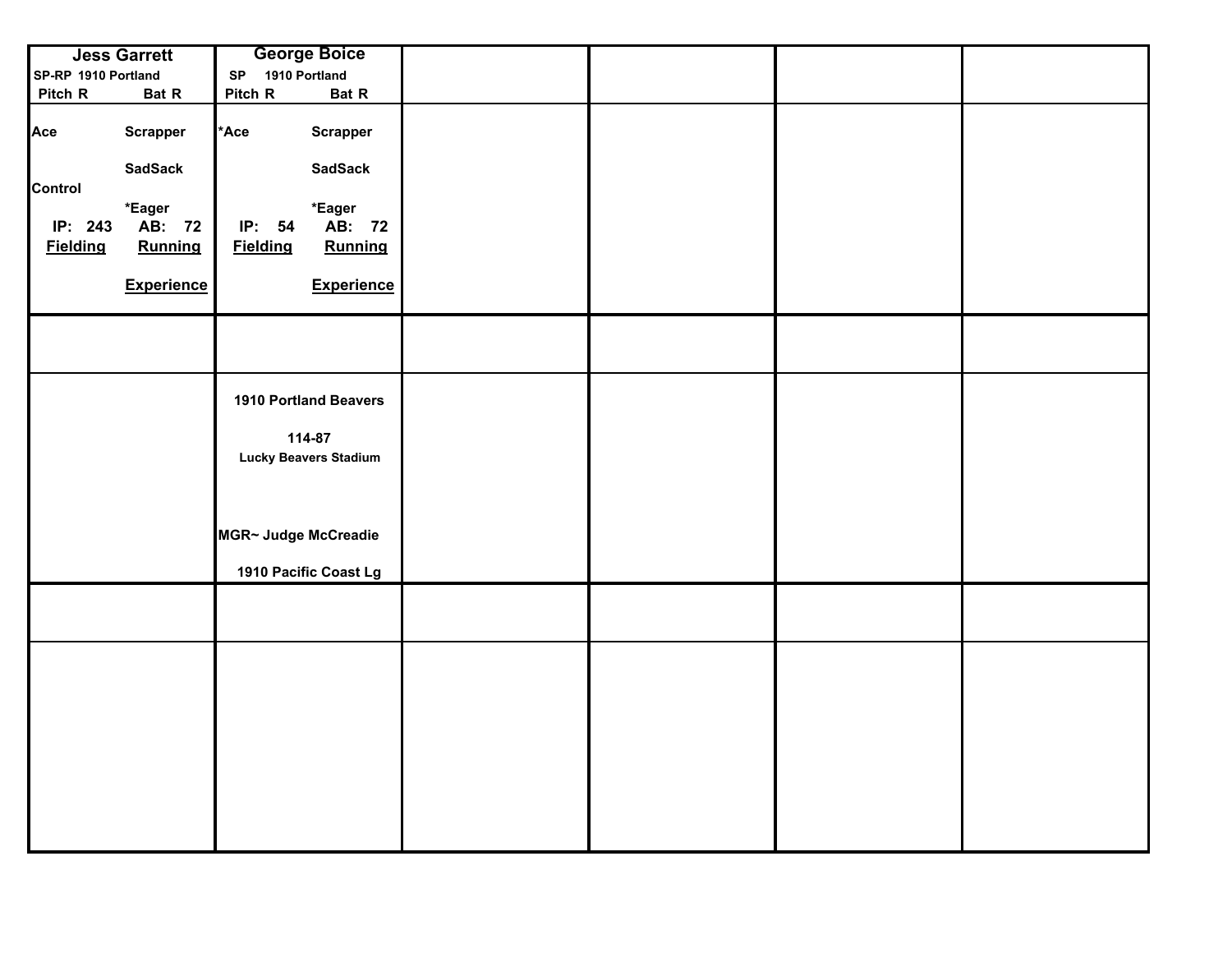|                 | <b>Joseph Briggs</b>                    |                 | <b>George Boardman</b>            |                 | <b>Jimmy Shinn</b>    |                    | <b>Hank Perry</b>                 |                 | <b>Deacon Van Buren</b>                             |                       | <b>Babe Danzig</b>                      |
|-----------------|-----------------------------------------|-----------------|-----------------------------------|-----------------|-----------------------|--------------------|-----------------------------------|-----------------|-----------------------------------------------------|-----------------------|-----------------------------------------|
| <b>OF</b>       | 1910 Sacramento                         | 3B              | 1910 Sacramento                   | 2B              | 1910 Sacramento       | <b>OF</b>          | 1910 Sacramento                   | <b>OF</b>       | 1910 Sacramento                                     | 1B                    | 1910 Sacramento                         |
| <b>Pitch</b>    | <b>Bat R</b>                            | <b>Pitch</b>    | <b>Bat B</b>                      | <b>Pitch</b>    | <b>Bat R</b>          | <b>Pitch</b>       | <b>Bat R</b>                      | <b>Pitch</b>    | Bat L                                               | <b>Pitch</b>          | <b>Bat R</b>                            |
|                 | *Scrapper                               |                 | <b>Scrapper</b>                   |                 | <b>Scrapper</b>       |                    |                                   |                 | <b>Scrapper</b>                                     |                       | <b>Scrapper</b>                         |
|                 | *Utility                                |                 | <b>Utility</b>                    |                 | *Utility              |                    | *Hero                             |                 | *Utility<br>*Good Eye                               |                       | *Hero                                   |
|                 | *Eager                                  |                 | *Eager                            |                 | *Eager                |                    | *Eager                            |                 | *Eager                                              |                       | *Patient                                |
| IP:             | AB: 731                                 | IP:             | AB: 693                           | IP:             | AB: 693               | IP:                | AB: 692                           | IP:             | AB: 627                                             | IP:                   | AB: 538                                 |
| <b>Fielding</b> | <b>Running</b>                          | <b>Fielding</b> | <b>Running</b>                    | <b>Fielding</b> | <b>Running</b>        | <b>Fielding</b>    | <b>Running</b>                    | <b>Fielding</b> | <b>Running</b>                                      | <b>Fielding</b>       | <b>Running</b>                          |
| Iron            | *Active                                 |                 | *Active                           | Iron            | *Active               | Iron               | <b>Stoic</b>                      | Iron            | *Active                                             | Iron                  | <b>Stoic</b>                            |
|                 | <b>Experience</b>                       |                 | <b>Experience</b>                 |                 | <b>Experience</b>     |                    | <b>Experience</b>                 |                 | <b>Experience</b>                                   |                       | <b>Experience</b>                       |
|                 |                                         |                 |                                   |                 |                       | Delta-TRI          | *Icon                             |                 | *Icon                                               |                       | *Icon                                   |
|                 | <b>Al Hiester</b>                       |                 | <b>Ed Burns</b>                   |                 | <b>Mickey LaLonge</b> |                    | <b>Matt Spiesman</b>              |                 | <b>Pinch Thomas</b>                                 |                       | <b>Fred Raymer</b>                      |
| OF              | 1910 Sacramento                         | SS              | 1910 Sacramento                   | C               | 1910 Sacramento       | UT 1910 Sacramento |                                   | C               | 1910 Sacramento                                     | 2B                    | 1910 Sacramento                         |
| <b>Pitch</b>    | Bat R                                   | <b>Pitch</b>    | <b>Bat B</b>                      | <b>Pitch</b>    | Bat R                 | Pitch              | Bat R                             | <b>Pitch</b>    | Bat L                                               | Pitch                 | <b>Bat R</b>                            |
|                 |                                         |                 |                                   |                 |                       |                    |                                   |                 |                                                     |                       |                                         |
|                 | <b>Scrapper</b>                         |                 | <b>Scrapper</b>                   |                 | <b>Scrapper</b>       |                    | <b>Scrapper</b>                   |                 | <b>Scrapper</b>                                     |                       | <b>Scrapper</b>                         |
|                 |                                         |                 |                                   |                 |                       |                    | *Utility                          |                 |                                                     |                       |                                         |
|                 | <b>Utility</b>                          |                 | *SadSack                          |                 | *SadSack              |                    | *SadSack                          |                 | *Utility                                            |                       | <b>Utility</b>                          |
|                 |                                         |                 | *Good Eye                         |                 |                       |                    |                                   |                 | *Good Eye                                           |                       |                                         |
|                 | *Eager                                  |                 |                                   |                 | *Eager                |                    | *Eager                            |                 |                                                     |                       | Eager                                   |
| IP:             | AB: 439                                 | IP:             | AB: 424                           | IP:             | AB: 413               | IP:                | AB: 320                           | IP:             | AB: 243                                             | IP:                   | AB: 240                                 |
| <b>Fielding</b> | Running                                 | <b>Fielding</b> | <b>Running</b>                    | <b>Fielding</b> | Running               | <b>Fielding</b>    | Running                           | <b>Fielding</b> | Running                                             | <b>Fielding</b>       | <b>Running</b>                          |
| Iron            | *Active                                 |                 |                                   |                 | *Active               | <b>Iron</b>        | *Active                           | Iron            |                                                     | Iron                  | *Active                                 |
|                 | <b>Experience</b>                       |                 | <b>Experience</b>                 |                 | <b>Experience</b>     |                    | <b>Experience</b>                 |                 | <b>Experience</b>                                   |                       | <b>Experience</b>                       |
|                 | Icon                                    |                 | *Icon                             |                 | *Icon                 |                    | *Icon                             |                 |                                                     |                       |                                         |
|                 | <b>Cliff Daringer</b>                   |                 | <b>Archie Pearsons</b>            |                 | <b>Jack Fournier</b>  |                    | <b>Mannis Reams</b>               |                 | <b>Charlie Graham</b>                               |                       | <b>Spider Baum</b>                      |
| SS              | 1910 Sacramento                         | <b>OF</b>       | 1910 Sacramento                   | 1B              | 1910 Sacramento       | SS                 | 1910 Sacramento                   | C               | 1910 Sacramento                                     | SP-RP 1910 Sacramento |                                         |
| <b>Pitch</b>    | Bat B                                   | Pitch           | Bat R                             | <b>Pitch</b>    | Bat B                 | <b>Pitch</b>       | Bat R                             | <b>Pitch</b>    | Bat L                                               | Pitch R               | <b>Bat R</b>                            |
|                 | <b>Scrapper</b><br>*Utility<br>*SadSack |                 | <b>Scrapper</b><br><b>Utility</b> |                 | <b>Scrapper</b>       |                    | <b>Scrapper</b><br><b>SadSack</b> |                 | <b>Scrapper</b><br><b>Utility</b><br><b>SadSack</b> | Ace                   | <b>Scrapper</b><br>*Utility<br>*SadSack |
|                 | <b>Good Eye</b>                         |                 |                                   |                 | *Good Eye             |                    |                                   |                 |                                                     | Control               |                                         |
|                 | *Eager                                  |                 | *Eager                            |                 |                       |                    | *Eager                            |                 |                                                     |                       | *Eager                                  |
| IP:             | AB: 156                                 | IP:             | AB: 117                           | IP:             | AB: 27                | IP:                | AB: 23                            | IP:             | AB: 16                                              | IP: 372               | AB:                                     |
| <b>Fielding</b> | Running                                 | <b>Fielding</b> | Running                           | <b>Fielding</b> | <b>Running</b>        | <b>Fielding</b>    | Running                           | <b>Fielding</b> | Running                                             | <b>Fielding</b>       | <b>Running</b>                          |
| Iron            | *Active                                 | Iron            | *Active                           | Iron            | *Active               | Iron               | <b>Stoic</b>                      |                 | <b>Stoic</b>                                        | Iron                  | *Active                                 |
|                 | <b>Experience</b>                       |                 | <b>Experience</b>                 |                 | <b>Experience</b>     |                    | <b>Experience</b>                 |                 | <b>Experience</b>                                   |                       | <b>Experience</b>                       |
|                 |                                         |                 | *Icon                             |                 |                       |                    |                                   |                 |                                                     |                       |                                         |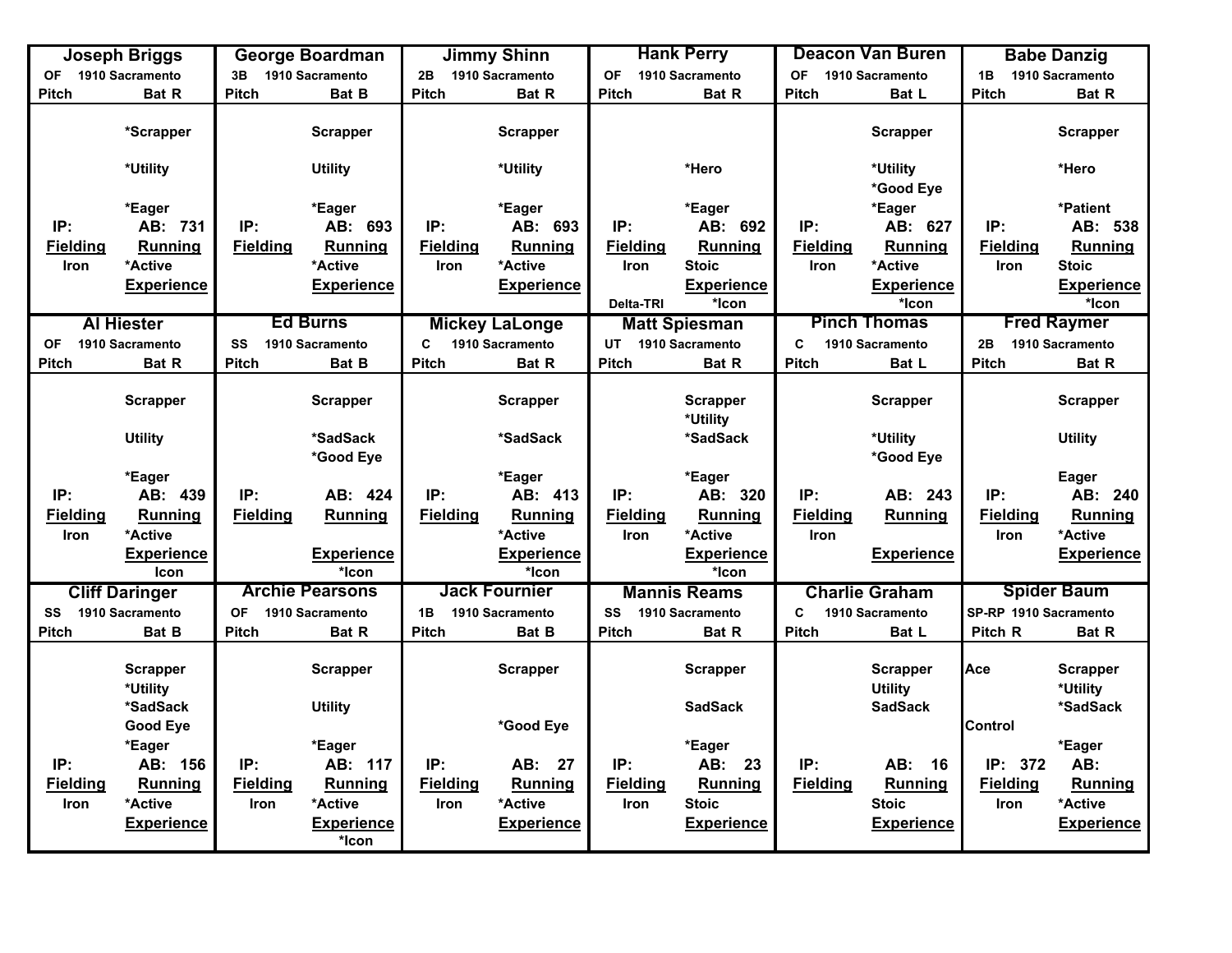|                       | <b>Ben Hunt</b>                         |                       | <b>Jack Fitzgerald</b>                 |                       | <b>William Whalen</b>                   |                       | <b>Chet Nourse</b>                      |                    | <b>Frank Arrellanes</b>     |                 | <b>Herb Byram</b> |
|-----------------------|-----------------------------------------|-----------------------|----------------------------------------|-----------------------|-----------------------------------------|-----------------------|-----------------------------------------|--------------------|-----------------------------|-----------------|-------------------|
| <b>SP</b>             | 1910 Sacramento                         | SP-RP 1910 Sacramento |                                        | SP-RP 1910 Sacramento |                                         | SP-RP 1910 Sacramento |                                         | <b>SP</b>          | 1910 Sacramento             | <b>SP</b>       | 1910 Sacramento   |
| Pitch R               | Bat R                                   | Pitch L               | Bat L                                  | Pitch R               | Bat R                                   | Pitch R               | Bat R                                   | Pitch R            | Bat R                       | Pitch R         | Bat R             |
| Ace*                  | *Scrapper                               | *Ace                  | <b>Scrapper</b>                        | Ace                   | <b>Scrapper</b><br>*Utility             | *Ace                  | <b>Scrapper</b>                         | Ace<br><b>Star</b> | <b>Scrapper</b><br>*Utility | Star            | <b>Scrapper</b>   |
|                       | *Hero                                   |                       | <b>SadSack</b>                         |                       | *SadSack                                |                       | *Utility                                |                    | *SadSack                    | *Flash          | Hero              |
|                       | <b>Good Eye</b>                         | <b>Control</b>        |                                        | *Control              |                                         |                       |                                         | <b>Control</b>     |                             |                 |                   |
|                       | <b>Eager</b>                            |                       | *Eager                                 |                       | *Eager                                  |                       | Eager                                   |                    | Eager                       |                 | *Eager            |
| IP: 275               | AB:                                     | IP: 327               | AB:                                    | IP: 315               | AB:                                     | IP: 190               | AB:                                     | IP: 127            | AB:                         | IP: 85          | AB:               |
| <b>Fielding</b>       | Running                                 | <b>Fielding</b>       | <b>Running</b>                         | <b>Fielding</b>       | Running                                 | <b>Fielding</b>       | Running                                 | <b>Fielding</b>    | <b>Running</b>              | <b>Fielding</b> | <b>Running</b>    |
| Iron                  | <b>Stoic</b>                            | Iron                  |                                        |                       | *Active                                 |                       | *Active                                 |                    |                             |                 | <b>Active</b>     |
|                       | <b>Experience</b>                       |                       | <b>Experience</b>                      |                       | <b>Experience</b>                       |                       | <b>Experience</b>                       |                    | <b>Experience</b>           |                 | <b>Experience</b> |
|                       | Icon                                    |                       | *Icon                                  |                       | *Icon                                   |                       |                                         |                    |                             |                 |                   |
|                       | <b>Fred Brown</b>                       |                       |                                        |                       | <b>Al Heister</b>                       |                       | <b>Danny Wright</b>                     |                    |                             |                 |                   |
| SP-RP 1910 Sacramento |                                         |                       |                                        | SP-RP 1910 Sacramento |                                         | SP 1910 Sacramento    |                                         |                    |                             |                 |                   |
| Pitch R               | Bat R                                   |                       |                                        | Pitch L               | Bat L                                   | Pitch R               | Bat R                                   |                    |                             |                 |                   |
| <b>Star</b>           | <b>Scrapper</b><br>*Utility<br>*SadSack |                       | <b>1910 Sacramento Sacts</b><br>83-126 | <b>Star</b>           | <b>Scrapper</b><br>*Utility<br>*SadSack | <b>Star</b>           | <b>Scrapper</b><br>*Utility<br>*SadSack |                    |                             |                 |                   |
| <b>Control</b>        |                                         |                       | <b>Buffalo Park</b>                    | *Wild                 |                                         |                       |                                         |                    |                             |                 |                   |
|                       | *Eager                                  |                       |                                        |                       | *Eager                                  |                       | *Eager                                  |                    |                             |                 |                   |
| IP: 77                | AB:                                     |                       |                                        | IP:<br>26             | AB:                                     | IP: 18                | AB:                                     |                    |                             |                 |                   |
| <b>Fielding</b>       | Running                                 |                       |                                        | <b>Fielding</b>       | Running                                 | <b>Fielding</b>       | Running                                 |                    |                             |                 |                   |
|                       | *Active                                 | MGR~ Charlie Graham   |                                        | Iron                  | *Active                                 |                       | *Active                                 |                    |                             |                 |                   |
|                       | <b>Experience</b>                       |                       |                                        |                       | <b>Experience</b>                       |                       | <b>Experience</b>                       |                    |                             |                 |                   |
|                       | Icon                                    |                       | 1910 Pacific Coast Lg                  |                       | *Icon                                   |                       |                                         |                    |                             |                 |                   |
|                       |                                         |                       |                                        |                       |                                         |                       |                                         |                    |                             |                 |                   |
|                       |                                         |                       |                                        |                       |                                         |                       |                                         |                    |                             |                 |                   |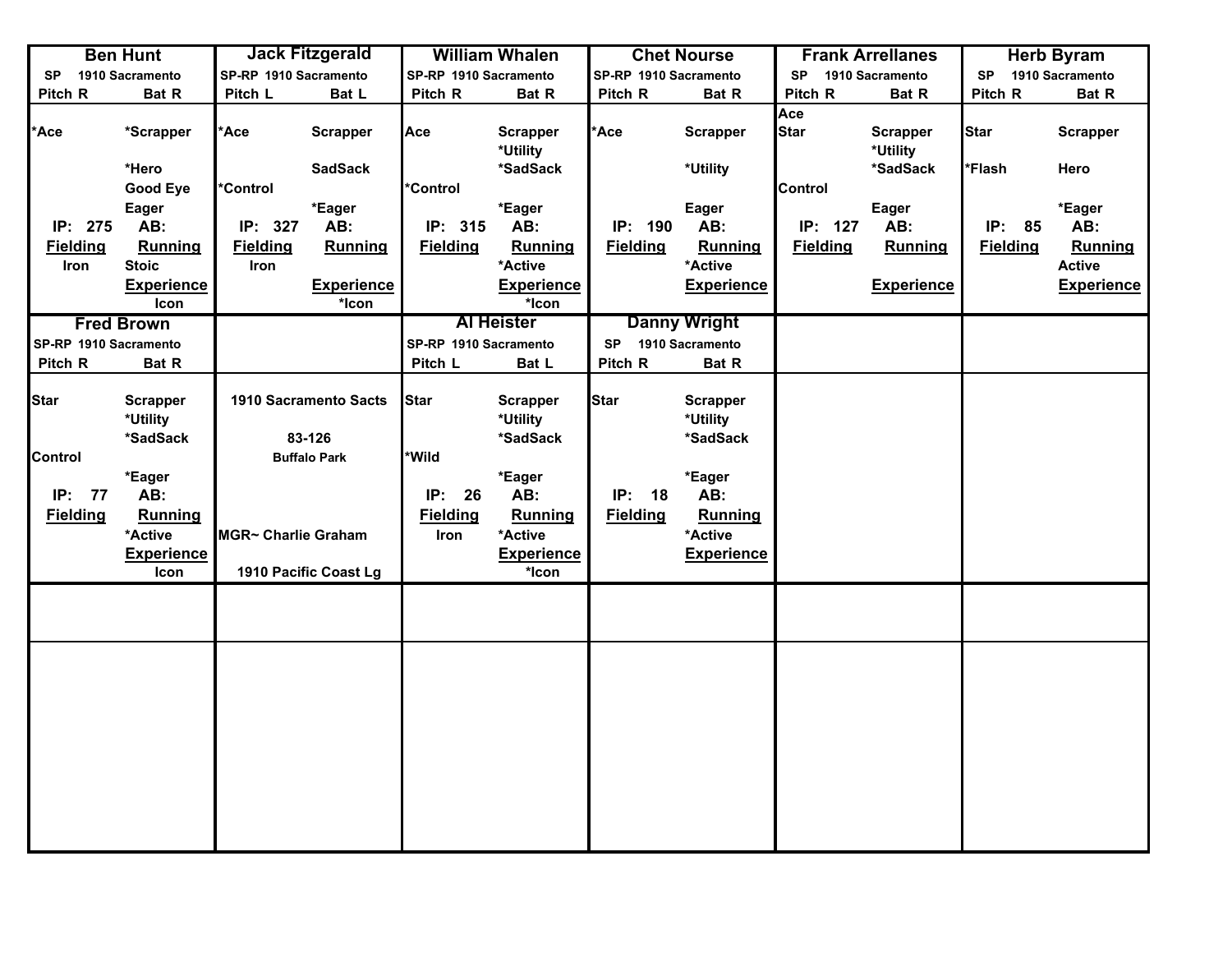|                 | <b>Tom Tennant</b>                      |                 | <b>Ping Bodie</b>                       |                 | <b>Ossie Vitt</b>                           |                    | <b>Henry Melchior</b>        |                 | <b>Ernest Mohoney</b>                 |                          | <b>Harry McArdle</b>                          |
|-----------------|-----------------------------------------|-----------------|-----------------------------------------|-----------------|---------------------------------------------|--------------------|------------------------------|-----------------|---------------------------------------|--------------------------|-----------------------------------------------|
| 1B              | 1910 San Francisco                      | <b>OF</b>       | 1910 San Francisco                      | 3B              | 1910 San Francisco                          | <b>OF</b>          | 1910 San Francisco           | 2B              | 1910 San Francisco                    | SS                       | 1910 San Francisco                            |
| <b>Pitch</b>    | Bat R                                   | <b>Pitch</b>    | Bat R                                   | <b>Pitch</b>    | <b>Bat R</b>                                | <b>Pitch</b>       | Bat R                        | <b>Pitch</b>    | <b>Bat R</b>                          | <b>Pitch</b>             | Bat L                                         |
|                 | *Scrapper                               |                 | Slugger                                 |                 | <b>Scrapper</b>                             |                    | <b>Scrapper</b>              |                 | <b>Scrapper</b>                       |                          | <b>Scrapper</b>                               |
|                 | *Hero                                   |                 | *Hero<br>*Good Eye                      |                 | *Utility<br><b>Good Eye</b>                 |                    | *Hero                        |                 | *SadSack                              |                          | *SadSack                                      |
|                 | Eager                                   |                 |                                         |                 |                                             |                    | *Eager                       |                 | *Eager                                |                          | *Eager                                        |
| IP:             | AB: 856                                 | IP:             | AB: 768                                 | IP:             | AB: 720                                     | IP:                | AB: 681                      | IP:             | AB: 670                               | IP:                      | AB: 611                                       |
| <b>Fielding</b> | <b>Running</b>                          | <b>Fielding</b> | <b>Running</b>                          | <b>Fielding</b> | Running                                     | <b>Fielding</b>    | Running                      | <b>Fielding</b> | Running                               | <b>Fielding</b>          | Running                                       |
| Iron            | *Active                                 |                 |                                         | <b>Iron</b>     | *Active                                     | Iron               | *Active                      | <b>Iron</b>     | *Active                               | Iron                     | *Active                                       |
|                 | <u>Experience</u>                       |                 | <b>Experience</b>                       |                 | <b>Experience</b>                           |                    | <b>Experience</b>            |                 | <b>Experience</b>                     |                          | <b>Experience</b>                             |
|                 | *Icon                                   |                 | *Icon                                   |                 | *Icon                                       |                    |                              |                 | Icon                                  |                          |                                               |
|                 | <b>Hunky Shaw</b>                       |                 | <b>Claude Berry</b>                     |                 | <b>Jimmy Lewis</b>                          |                    | <b>Nick Williams</b>         |                 | <b>Tommy Madden</b>                   |                          | <b>Howard Mundorff</b>                        |
| SS              | 1910 San Francisco                      | C               | 1910 San Francisco                      | <b>OF</b>       | 1910 San Francisco                          | C                  | 1910 San Francisco           | OF              | 1910 San Francisco                    | 3B                       | 1910 San Francisco                            |
| <b>Pitch</b>    | Bat R                                   | <b>Pitch</b>    | Bat R                                   | <b>Pitch</b>    | <b>Bat B</b>                                | <b>Pitch</b>       | Bat R                        | <b>Pitch</b>    | Bat R                                 | <b>Pitch</b>             | Bat L                                         |
|                 | <b>Scrapper</b>                         |                 | *Scrapper<br>*Utility                   |                 | *Scrapper                                   |                    | *Scrapper                    |                 | <b>Scrapper</b>                       |                          | <b>Scrapper</b><br>*Utility                   |
|                 | *Hero                                   |                 | *SadSack                                |                 | *Hero                                       |                    | *SadSack                     |                 | *Hero                                 |                          | *SadSack                                      |
| IP:             | Eager<br>AB: 520                        | IP:             | *Eager<br>AB: 492                       | IP:             | *Eager<br>AB: 459                           | IP:                | *Eager<br>AB: 349            | IP:             | *Eager<br>AB: 267                     | IP:                      | *Eager<br>AB: 109                             |
| <b>Fielding</b> | Running                                 | <b>Fielding</b> | <b>Running</b>                          | <b>Fielding</b> | Running                                     | <b>Fielding</b>    | Running                      | <b>Fielding</b> | <b>Running</b>                        | <b>Fielding</b>          | Running                                       |
|                 | *Active                                 |                 |                                         |                 | *Active                                     | <b>Iron</b>        | *Active                      | Iron            | <b>Stoic</b>                          | Iron                     | *Active                                       |
|                 | <b>Experience</b>                       |                 | <b>Experience</b>                       |                 | <b>Experience</b>                           |                    | <b>Experience</b><br>Icon    |                 | <b>Experience</b>                     |                          | <b>Experience</b>                             |
|                 | <b>Ralph Willis</b>                     |                 | <b>Ed Griffin</b>                       |                 | <b>Jim McHale</b>                           |                    | <b>Cack Henley</b>           |                 | <b>Harry Stewart</b>                  |                          | <b>Frank Miller</b>                           |
| C               | 1910 San Francisco                      | <b>OF</b>       | 1910 San Francisco                      | <b>OF</b>       | 1910 San Francisco                          |                    | SP-RP 1910 San Francisco     |                 | SP-RP 1910 San Francisco              | SP-RP 1910 San Francisco |                                               |
| <b>Pitch</b>    | <b>Bat R</b>                            | <b>Pitch</b>    | Bat R                                   | <b>Pitch</b>    | Bat R                                       | Pitch R            | <b>Bat R</b>                 | Pitch R         | <b>Bat R</b>                          | Pitch R                  | Bat R                                         |
|                 | <b>Scrapper</b><br>*Utility<br>*SadSack |                 | <b>Scrapper</b><br>*Utility<br>*SadSack |                 | <b>Scrapper</b>                             | Ace                | *SadSack                     | Ace             | Scrapper<br>*Utility                  | Ace                      | <b>Scrapper</b><br>*Utility<br><b>SadSack</b> |
|                 |                                         |                 |                                         |                 |                                             | <b>DBL Control</b> |                              |                 |                                       | *Control                 | *Whiffer                                      |
|                 | *Eager                                  |                 | *Eager                                  |                 | *Eager                                      |                    | *Eager                       |                 | *Eager                                |                          | Eager                                         |
| IP:             | AB: 105                                 | IP:             | AB:<br>61                               | IP:             | AB:<br>45                                   | IP: 459            | AB:                          | IP:<br>208      | AB:                                   | IP: 344                  | AB:                                           |
| <b>Fielding</b> | Running                                 | <b>Fielding</b> | <b>Running</b>                          | <b>Fielding</b> | Running                                     | <b>Fielding</b>    | Running                      | <b>Fielding</b> | Running                               | <b>Fielding</b>          | <b>Running</b>                                |
| Iron            | <b>Experience</b><br>*Prospect          |                 | <b>Experience</b>                       | Iron            | <b>Active</b><br><b>Experience</b><br>*Icon | <b>Iron</b>        | *Active<br><b>Experience</b> | Iron            | *Active<br><b>Experience</b><br>*Icon | Iron                     | <b>Stoic</b><br><b>Experience</b>             |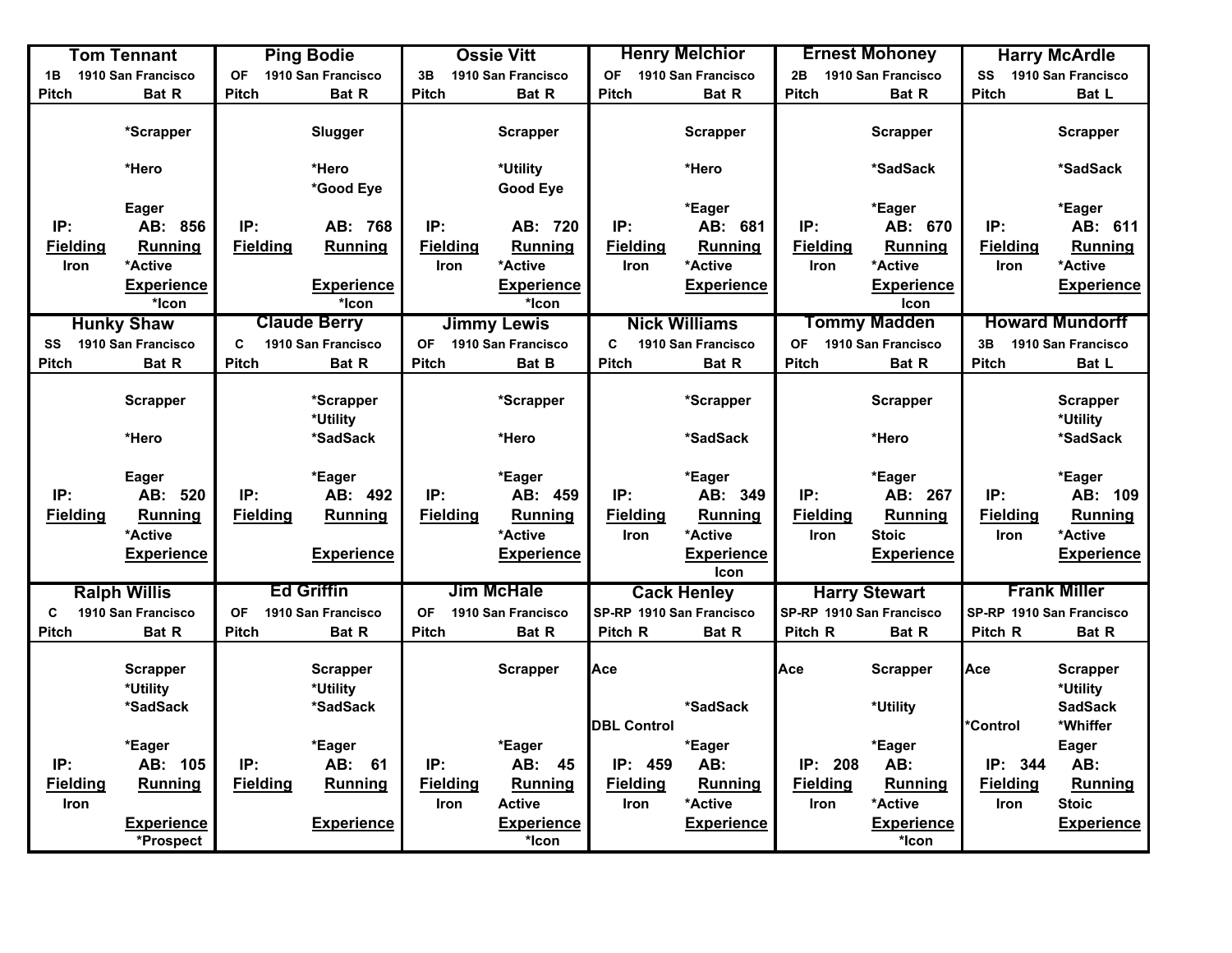|                 | <b>Pat Eastley</b>       |                          | <b>Harry Suter</b>       |                          | <b>Frank Browning</b>       |                 | <b>Mysterious Walker</b>    |                 | <b>Rex Ames</b>                   |                    | <b>Harry Fiedler</b>              |
|-----------------|--------------------------|--------------------------|--------------------------|--------------------------|-----------------------------|-----------------|-----------------------------|-----------------|-----------------------------------|--------------------|-----------------------------------|
|                 | SP-RP 1910 San Francisco | SP-RP 1910 San Francisco |                          | SP-RP 1910 San Francisco |                             | <b>SP</b>       | 1910 San Francisco          |                 | SP-RP 1910 San Francisco          | <b>SP</b>          | 1910 San Francisco                |
| Pitch R         | Bat R                    | Pitch R                  | Bat R                    | Pitch R                  | Bat R                       | Pitch R         | Bat R                       | Pitch L         | Bat B                             | Pitch R            | Bat R                             |
| *Ace            | <b>Scrapper</b>          | Ace                      | <b>Scrapper</b>          | Ace                      | <b>Scrapper</b><br>*Utility | *Ace            | <b>Scrapper</b><br>*Utility | <b>Star</b>     | <b>Scrapper</b><br><b>Utility</b> | Ace<br><b>Star</b> | <b>Scrapper</b><br><b>Utility</b> |
| <b>Control</b>  | *Utility                 | <b>Control</b>           | <b>SadSack</b>           | <b>Control</b>           | *SadSack                    |                 | *SadSack<br>Whiffer         | *Control        | <b>SadSack</b>                    | <b>Control</b>     | <b>SadSack</b>                    |
|                 | *Eager                   |                          | *Eager                   |                          | *Eager                      |                 | *Eager                      |                 | *Eager                            |                    | *Eager                            |
| IP: 275         | AB:                      | IP: 277                  | AB:                      | IP: 217                  | AB:                         | IP: 77          | AB:                         | IP: 74          | AB:                               | IP: 31             | AB:                               |
| <b>Fielding</b> | <b>Running</b>           | <b>Fielding</b>          | Running                  | <b>Fielding</b>          | <b>Running</b>              | <b>Fielding</b> | Running                     | <b>Fielding</b> | <b>Running</b>                    | <b>Fielding</b>    | Running                           |
| Iron            | *Active                  | Iron                     | <b>Stoic</b>             |                          | *Active                     | Iron            | <b>Stoic</b>                |                 | <b>Stoic</b>                      |                    | <b>Stoic</b>                      |
|                 | <b>Experience</b>        |                          | <b>Experience</b>        |                          | <b>Experience</b>           |                 | <b>Experience</b><br>*Icon  |                 | <b>Experience</b>                 |                    | <b>Experience</b><br>*Prospect    |
|                 |                          |                          |                          |                          |                             |                 |                             |                 |                                   |                    |                                   |
|                 |                          |                          | 1910 San Francisco Seals |                          |                             |                 |                             |                 |                                   |                    |                                   |
|                 |                          |                          | 114-106                  |                          |                             |                 |                             |                 |                                   |                    |                                   |
|                 |                          |                          | <b>Recreation Park</b>   |                          |                             |                 |                             |                 |                                   |                    |                                   |
|                 |                          |                          |                          |                          |                             |                 |                             |                 |                                   |                    |                                   |
|                 |                          | MGR~ Danny Long          |                          |                          |                             |                 |                             |                 |                                   |                    |                                   |
|                 |                          |                          | 1910 Pacific Coast Lg    |                          |                             |                 |                             |                 |                                   |                    |                                   |
|                 |                          |                          |                          |                          |                             |                 |                             |                 |                                   |                    |                                   |
|                 |                          |                          |                          |                          |                             |                 |                             |                 |                                   |                    |                                   |
|                 |                          |                          |                          |                          |                             |                 |                             |                 |                                   |                    |                                   |
|                 |                          |                          |                          |                          |                             |                 |                             |                 |                                   |                    |                                   |
|                 |                          |                          |                          |                          |                             |                 |                             |                 |                                   |                    |                                   |
|                 |                          |                          |                          |                          |                             |                 |                             |                 |                                   |                    |                                   |
|                 |                          |                          |                          |                          |                             |                 |                             |                 |                                   |                    |                                   |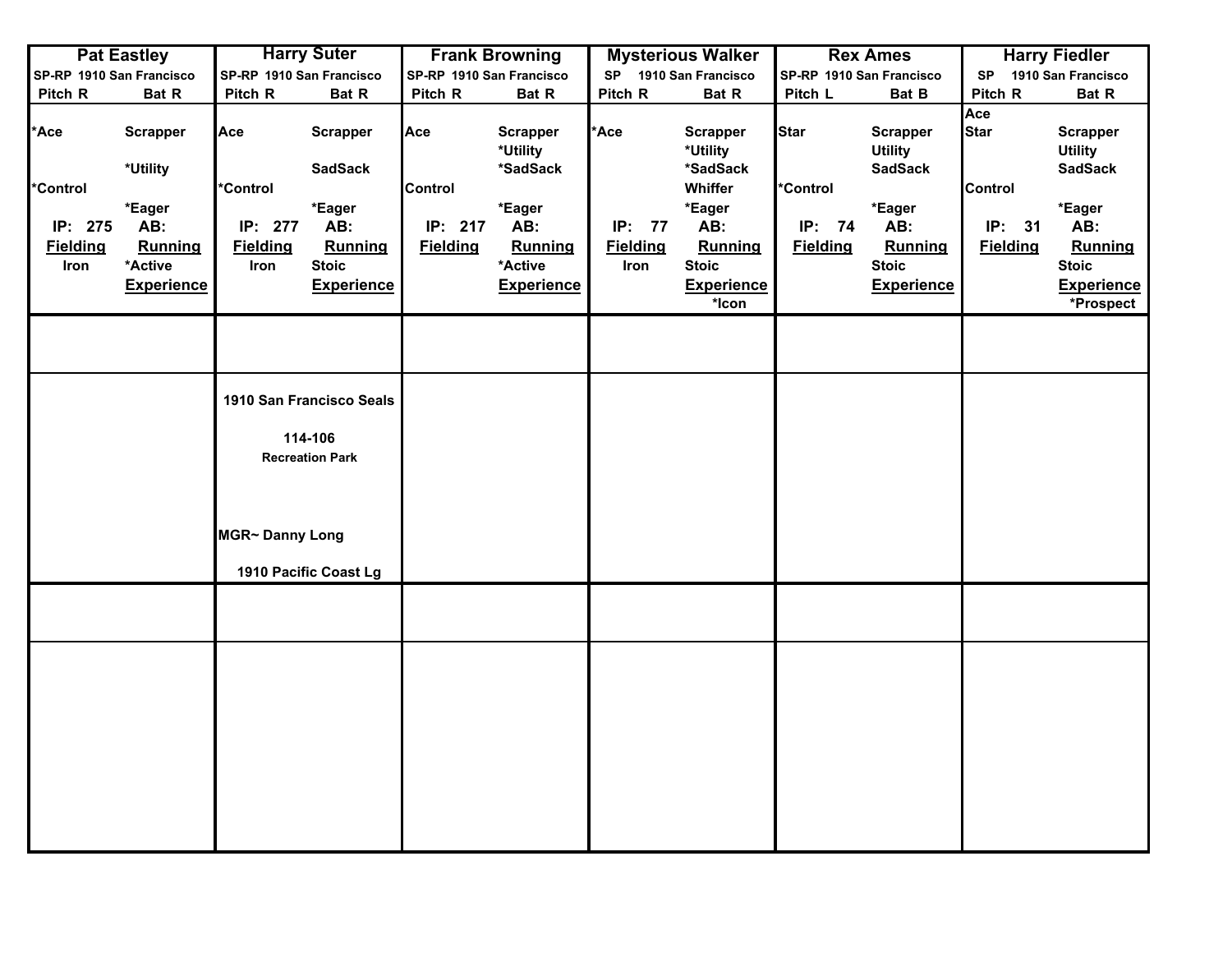|                          | <b>Walter Carlisle</b>     |                         | <b>Roy Brashear</b>              |                          | <b>Bert Coy</b>             |                          | <b>John Lindsay</b>            |                   | <b>Kitty Brashear</b>       |                          | <b>Len Burrell</b> |
|--------------------------|----------------------------|-------------------------|----------------------------------|--------------------------|-----------------------------|--------------------------|--------------------------------|-------------------|-----------------------------|--------------------------|--------------------|
| 1910 Vernon<br>OF        |                            | 1910 Vernon<br>2B       |                                  | 1910 Vernon<br><b>OF</b> |                             | SS<br>1910 Vernon        |                                | 1910 Vernon<br>1B |                             | 1910 Vernon<br>3B        |                    |
| <b>Pitch</b>             | <b>Bat R</b>               | Pitch R                 | <b>Bat R</b>                     | <b>Pitch</b>             | <b>Bat B</b>                | <b>Pitch</b>             | <b>Bat R</b>                   | <b>Pitch</b>      | Bat L                       | <b>Pitch</b>             | Bat R              |
|                          |                            |                         |                                  |                          | *Scrapper                   |                          | <b>Scrapper</b>                |                   | *Scrapper                   |                          | <b>Scrapper</b>    |
|                          |                            |                         | *Utility                         |                          | *Utility                    |                          | *SadSack                       |                   | *Utility                    |                          | *Utility           |
|                          | *Good Eye                  |                         | *Good Eye                        |                          |                             |                          |                                |                   | *Good Eye                   |                          |                    |
|                          |                            |                         | *Eager                           |                          | *Eager                      |                          | *Eager                         |                   | *Eager                      |                          | *Eager             |
| IP:                      | AB: 797                    | IP:                     | AB: 762                          | IP:                      | AB: 719                     | IP:                      | AB: 679                        | IP:               | AB: 607                     | IP:                      | AB: 605            |
| <b>Fielding</b>          | <b>Running</b>             | <b>Fielding</b>         | <b>Running</b>                   | <b>Fielding</b>          | Running                     | <b>Fielding</b>          | Running                        | <b>Fielding</b>   | <b>Running</b>              | <b>Fielding</b>          | <b>Running</b>     |
| *Gold                    | *Active                    |                         | *Active                          | <b>Iron</b>              | *Active                     | <b>Iron</b>              | *Active                        | <b>Iron</b>       | *Active                     |                          | *Active            |
|                          | <b>Experience</b>          |                         | <b>Experience</b>                |                          | <b>Experience</b>           |                          | <b>Experience</b>              |                   | <b>Experience</b>           |                          | <b>Experience</b>  |
| <b>Delta-Triple</b>      |                            |                         |                                  |                          | *Icon                       |                          | *Icon                          |                   | *Icon                       |                          |                    |
|                          | <b>Drummond Brown</b>      |                         | <b>Jesse Stoval</b>              |                          | <b>William Fisher</b>       |                          | <b>Felix Martinke</b>          |                   | <b>Happy Hogan</b>          |                          | <b>Franz Hosp</b>  |
| C                        | 1910 Vernon                | <b>OF</b>               | 1910 Vernon                      | 1910 Vernon<br>1B        |                             | 1910 Vernon<br><b>OF</b> |                                | C<br>1910 Vernon  |                             | <b>OF</b><br>1910 Vernon |                    |
| <b>Pitch</b>             | Bat R                      | <b>Pitch</b>            | <b>Bat R</b>                     | <b>Pitch</b>             | <b>Bat R</b>                | <b>Pitch</b>             | Bat B                          | Pitch             | Bat L                       | <b>Pitch</b>             | Bat R              |
|                          | <b>Scrapper</b>            |                         | <b>Scrapper</b>                  |                          | <b>Scrapper</b><br>*Utility |                          | *Scrapper                      |                   | <b>Scrapper</b><br>*Utility |                          | *Scrapper          |
|                          | *Utility                   |                         | <b>Utility</b>                   |                          | *SadSack                    |                          | *Utility                       |                   | <b>SadSack</b>              |                          | *Utility           |
|                          | *Eager                     |                         | Eager                            |                          | *Eager                      |                          | *Eager                         |                   | *Eager                      |                          | *Eager             |
| IP:                      | AB: 424                    | IP:                     | AB: 385                          | IP:                      | AB: 360                     | IP:                      | AB: 356                        | IP:               | AB: 285                     | IP:                      | AB: 184            |
| <b>Fielding</b>          | <b>Running</b>             | <b>Fielding</b>         | Running                          | <b>Fielding</b>          | Running                     | <b>Fielding</b>          | Running                        | <b>Fielding</b>   | Running                     | <b>Fielding</b>          | Running            |
| <b>Iron</b>              |                            | <b>Iron</b>             | <b>Active</b>                    | Iron                     | *Active                     | Iron                     | *Active                        |                   |                             | Iron                     | *Active            |
|                          | <b>Experience</b><br>*Icon |                         | <b>Experience</b><br><b>Icon</b> |                          | <b>Experience</b>           |                          | <b>Experience</b><br>*Prospect |                   | <b>Experience</b><br>*Icon  |                          | <b>Experience</b>  |
|                          | <b>Jimmy Smith</b>         |                         | <b>Tom Hasty</b>                 |                          | <b>Roy Hitt</b>             |                          | <b>Roy Willett</b>             |                   | John Brackenridge           |                          | <b>Al Carson</b>   |
| 1910 Vernon<br><b>OF</b> |                            | C                       | 1910 Vernon                      | 1910 Vernon<br><b>SP</b> |                             | <b>SP</b><br>1910 Vernon |                                | SP-RP 1910 Vernon |                             | SP-RP 1910 Vernon        |                    |
| <b>Pitch</b>             | Bat R                      | <b>Pitch</b>            | Bat L                            | Pitch R                  | Bat R                       | Pitch R                  | Bat R                          | Pitch R           | Bat R                       | Pitch R                  | Bat R              |
|                          | <b>Scrapper</b>            |                         | <b>Scrapper</b><br>*Utility      | Ace<br><b>Star</b>       | <b>Scrapper</b>             | <b>Ace</b>               | <b>Scrapper</b>                | <b>Ace</b>        | *Scrapper                   | Ace                      | <b>Scrapper</b>    |
|                          | *SadSack                   |                         | *SadSack                         |                          | *SadSack                    |                          | *Hero                          |                   | *SadSack                    |                          | <b>SadSack</b>     |
|                          |                            |                         |                                  | *Control                 |                             | <b>Control</b>           |                                | *Control          |                             | <b>Control</b>           | Whiffer            |
|                          | *Eager                     |                         |                                  |                          | *Eager                      |                          | *Eager                         |                   | *Eager                      |                          | <b>Patient</b>     |
| IP:                      | AB: 112                    | IP:                     | AB:<br>40                        | IP: 403                  | AB:                         | IP: 362                  | AB:                            | IP: 346           | AB:                         | IP: 311                  | AB:                |
| <b>Fielding</b><br>Iron  | Running<br>*Active         | <b>Fielding</b><br>Iron | <b>Running</b><br>*Active        | <b>Fielding</b><br>Iron  | Running<br>*Stoic           | <b>Fielding</b><br>Iron  | Running<br>*Active             | <b>Fielding</b>   | Running<br><b>Active</b>    | <b>Fielding</b>          | <b>Running</b>     |
|                          | <b>Experience</b>          |                         | <b>Experience</b>                |                          | <b>Experience</b>           |                          | <b>Experience</b><br>*Icon     |                   | <b>Experience</b>           |                          | <b>Experience</b>  |